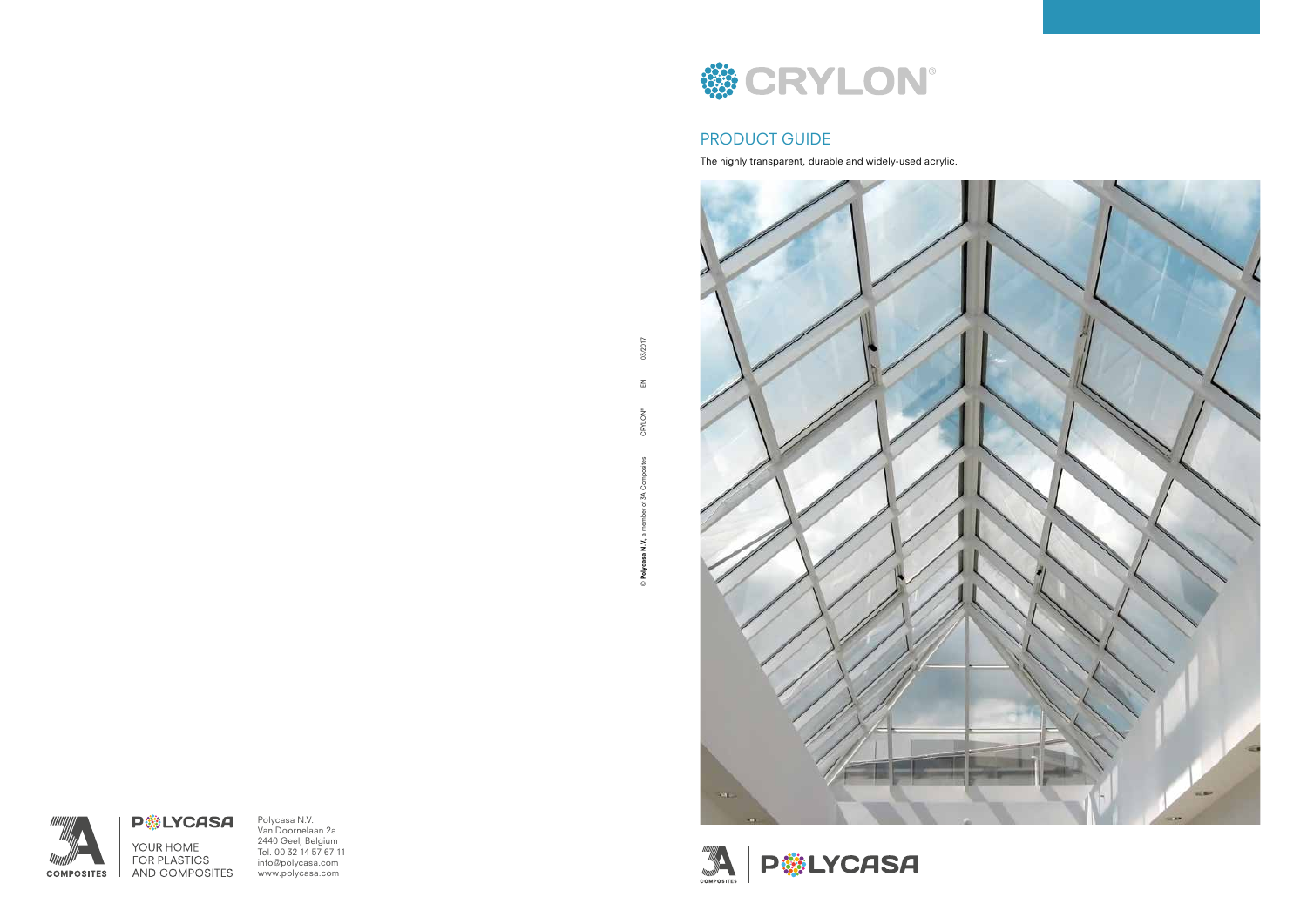

## **CRYLON®**

Thanks to its high transparency, resistance and UV stability, acrylic material (PMMA) is the perfect choice when it comes to optics.

CRYLON ® stands for a wide range of large-format, extruded acrylic sheets in brilliant clarity with very good optical properties, excellent colour rendering and with various transparency. The colour spectrum ranges from clear, opal, glossy black, brown to silicate green. The high quality surfaces have a very good weathering and ageing resistance and provide solutions for a variety of indoor and outdoor applications.

 $CRYLON<sup>®</sup>$  is available in standard thicknesses of 1.5 to 25 mm as well as in different product variants:

- CRYLON® High Impact
- CRYLON ® UVT
- CRYLON® Surface structures
- CRYLON® Soft Tone
- CRYLON® Sound Barrier Wall (SBW)
- CRYLON® Sound Barrier Wall Flysafe
- CRYLON® Sound Barrier Wall Soft Tone

Moreover, CRYLON® sheets contain in particular none of the substances which are listed in the current version of the ECHA candidate list of "Substances of Very High Concern" (SVHC).

 $CRYLON<sup>®</sup>$  and  $CRYLON<sup>®</sup> – High Impact sheets comply with the requirements of the EU directories 1935/2004 and$ 10/2011 in their respective valid version. The EU Declaration of Conformity 10/2011 Annex IV for "Good Manufacturing Practice" and contact with foodstuff are available on request.

CRYLON ® sheets are produced according to DIN EN ISO 7823-2 and do not contain any toxic materials or heavy metals, which may cause environmental damage or health risks.

All CRYLON® sheets are manufactured and audited for quality in compliance with the certified and regularly audited production and quality management system according to EN ISO 9001:2008.

The sheets meet the requirements of the RoHS/WEEE directives of the European Union, restricting the use of hazardous substances in electrical and electronic equipment, as well as the requirements of the EU-chemical directive and its amendments in the currently valid version.

The sheets are biocompatible and tested as non-cytotoxic and certified for medical applications according to DIN ISO 10993-5.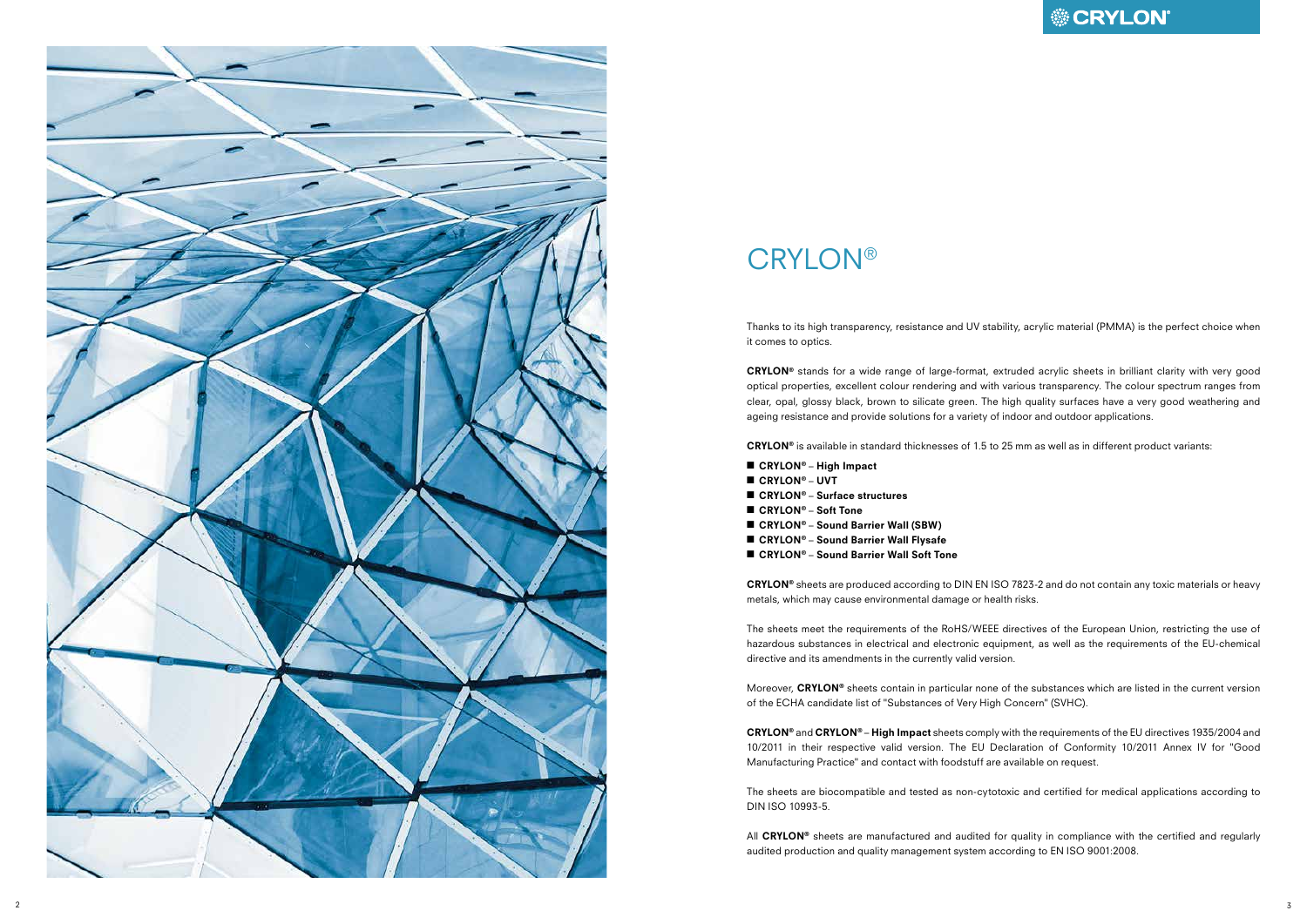## **● CRYLON**

- Construction components: light domes, partition walls, glazing, roofing, caravan windows, sound barrier walls
- Lighting: prismatic control lenses and opal diffusers
- Engineering components: housings, machine covers
- Advertising and decoration: letters, shop fittings, panels, POS/POP displays
- Other applications: containers, lettering templates, solariums UVT (UV-transmitting grade)

### APPLICATIONS

#### PROCESSING

- Printing
- Laminating
- Sawing
- Drilling
- Thread cutting
- Milling
- Laser and water jet cutting









# **CRYLON®**

### EXTRUDED ACRYLIC IN BRILLIANT CLARITY

### **CHARACTERISTICS**

- Good optical properties
- Brilliant transparency
- Excellent colour rendering
- High-quality surfaces
- Very good weathering and ageing resistance
- Can be used in contact with foodstuff meets all current European food control legislations
- Does not contain any toxic materials or heavy metals
- High impact grades (CRYLON® High Impact) for specific applications
- Easy to recycle
- Easy to fabricate
- Fire classification according to EN 13501-1 and UL94 HB, only for CRYLON® standard grades
- CRYLON<sup>®</sup> sheets are provided with a 10-year warranty

| <b>COLOUR</b>                                                                                                                       | <b>FEATURE</b> | LT.     | <b>SIZE</b><br>(mm) | <b>SHEETS PER PALLET</b> |                |           |                         |           |                       |                |           |           |                 |           |           |           |
|-------------------------------------------------------------------------------------------------------------------------------------|----------------|---------|---------------------|--------------------------|----------------|-----------|-------------------------|-----------|-----------------------|----------------|-----------|-----------|-----------------|-----------|-----------|-----------|
|                                                                                                                                     |                |         |                     |                          |                |           |                         |           | <b>THICKNESS (mm)</b> |                |           |           |                 |           |           |           |
| <b>CRYLON®</b>                                                                                                                      |                |         |                     | 1.5                      | $\overline{2}$ | 2.5       | $\overline{\mathbf{3}}$ | 4         | 5                     | $6\phantom{1}$ | 8         | 10        | 12 <sub>2</sub> | 15        | 20        | 25        |
| <b>Clear</b>                                                                                                                        |                | 92%     | 2050 x 3050         | 80                       | 60             | 50        | 40                      | 30        | 25                    | 20             | 15        | 12        | 10              | 8         | 6         | 5         |
|                                                                                                                                     |                |         | 1250 x 2050         | $\bullet$                | 150            | $\bullet$ | 100                     | 70        | 60                    | 50             | ٠         | $\bullet$ | ٠               | ٠         | $\bullet$ | $\bullet$ |
| White WO 075                                                                                                                        | opal           | 75%     | 2050 x 3050         |                          | 60             | 50        | 40                      | 30        | $\bullet$             | $\bullet$      | $\bullet$ | $\bullet$ |                 |           |           |           |
|                                                                                                                                     |                |         | 1250 x 2050         |                          | $\bullet$      | $\bullet$ | $\bullet$               | $\bullet$ | $\bullet$             | $\bullet$      | ٠         | $\bullet$ |                 |           |           |           |
| White WO 047                                                                                                                        | opal           | 47%     | 2050 x 3050         |                          | 60             | $\bullet$ | 40                      | $\bullet$ | $\bullet$             | $\bullet$      |           |           |                 |           |           |           |
|                                                                                                                                     |                |         | 1250 x 2050         |                          | $\bullet$      | $\bullet$ | $\bullet$               | $\bullet$ | $\bullet$             | $\bullet$      |           |           |                 |           |           |           |
| White WO 035                                                                                                                        | opal           | 35%     | 2050 x 3050         |                          | $\bullet$      | $\bullet$ | 40                      | 30        | 25                    | $\bullet$      |           |           |                 |           |           |           |
|                                                                                                                                     |                |         | 1250 x 2050         |                          | $\bullet$      | $\bullet$ | $\bullet$               | $\bullet$ | $\bullet$             | $\bullet$      |           |           |                 |           |           |           |
| White WO 025                                                                                                                        | opal           | 25%     | 2050 x 3050         |                          | 60             | $\bullet$ | 40                      | 30        | 25                    | 20             | $\bullet$ | $\bullet$ |                 |           |           |           |
|                                                                                                                                     |                |         | 1250 x 2050         |                          | $\bullet$      | $\bullet$ | $\bullet$               | $\bullet$ | $\bullet$             | $\bullet$      | ٠         | $\bullet$ |                 |           |           |           |
| <b>White WS 025</b>                                                                                                                 | opal           | 25%     | 2050 x 3050         |                          | 60             |           | 40                      | 30        | 25                    | 20             | 15        | 12        |                 |           |           |           |
|                                                                                                                                     |                |         | 1250 x 2050         |                          | $\bullet$      |           | $\bullet$               | $\bullet$ | $\bullet$             | $\bullet$      | ٠         | $\bullet$ |                 |           |           |           |
| White WO 004                                                                                                                        | opaque         | 4%      | 2050 x 3050         |                          | ۰              |           | 40                      | $\bullet$ | 25                    | $\bullet$      | $\bullet$ | ۰         |                 |           |           |           |
|                                                                                                                                     |                |         | 1250 x 2050         |                          | $\bullet$      |           | $\bullet$               | $\bullet$ | $\bullet$             | $\bullet$      | $\bullet$ | ٠         |                 |           |           |           |
| <b>Glossy Black 910</b>                                                                                                             | opaque         | $< 1\%$ | 2050 x 3050         |                          |                |           | 40                      | 30        | 25                    | $\bullet$      | ٠         | $\bullet$ |                 |           |           |           |
| <b>Brown</b>                                                                                                                        |                | 50%     | 2050 x 3050         |                          | ٠              | ۰         | 40                      | $\bullet$ | 25                    | $\bullet$      | ٠         | ٠         |                 |           |           |           |
| <b>Silicate Green</b>                                                                                                               |                | 90%     | 2050 x 3050         |                          | $\bullet$      | $\bullet$ | 40                      | $\bullet$ | 25                    | $\bullet$      | $\bullet$ | 12        | $\bullet$       | $\bullet$ | $\bullet$ |           |
| CRYLON® special conditions: Other thicknesses, colours and patterns can be produced to order, but are subject to special conditions |                |         |                     |                          |                |           |                         |           |                       |                |           |           |                 |           |           |           |

(minimum order quantities, production lead times and price surcharge).

LT = Light transmission (Figures apply to 3 mm sheet thickness only. For the colours White WS 025, Brown and Silicate Green, the light transmission is constant over the entire thickness range.)

• = Non standard products are available in our product offer but subject to special conditions and minimum order quantities. Products having a number of sheets per pallet in the table are available on stock. The colours printed may vary from the original. To ensure exact colour matching please ask for a colour sample.

■ Polishing ■ Bonding

- Welding
- Hot bending
- Thermoforming
- Tempering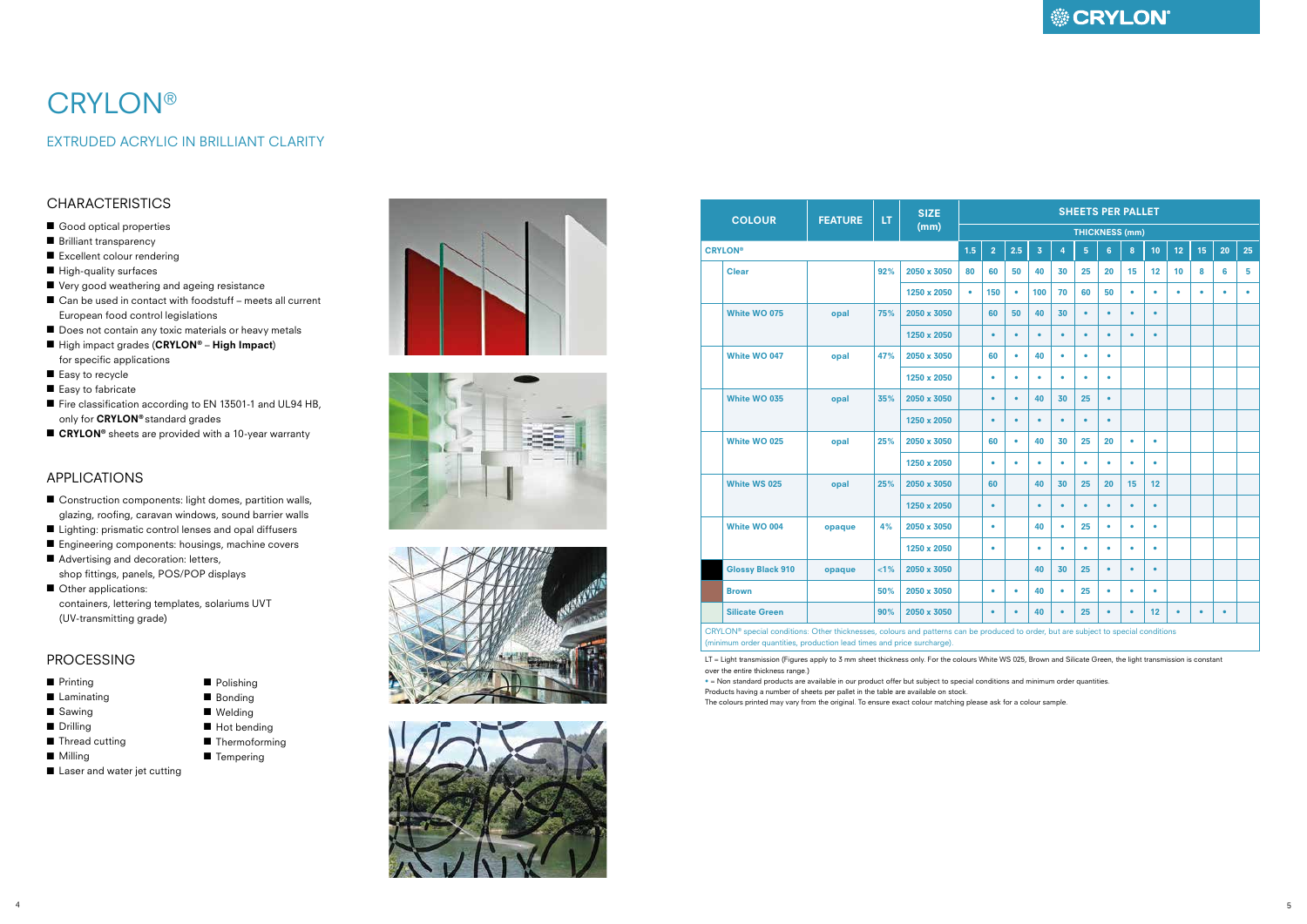# CRYLON® – High Impact

The high impact grades CRYLON® 610, CRYLON® 620 and CRYLON® 630 have outstanding mechanical properties and excellent impact strength.

| <b>COLOUR</b>                         | <b>FEATURE</b>     | <b>LT</b>      | <b>SIZE</b>                   | <b>SHEETS PER PALLET</b> |           |    |           |           |  |  |  |
|---------------------------------------|--------------------|----------------|-------------------------------|--------------------------|-----------|----|-----------|-----------|--|--|--|
|                                       |                    |                | (mm)<br><b>THICKNESS (mm)</b> |                          |           |    |           |           |  |  |  |
| <b>CRYLON<sup>®</sup>-High Impact</b> |                    | $\overline{2}$ | 3                             | $\overline{4}$           | 5         | 6  |           |           |  |  |  |
| <b>Clear</b>                          | <b>CRYLON® 610</b> | 90%            | 2050 x 3050                   | 60                       | 40        | 30 | 25        | 20        |  |  |  |
| <b>Clear</b>                          | <b>CRYLON® 620</b> | 90%            | 2050 x 3050                   | $\bullet$                | $\bullet$ | 30 | $\bullet$ | $\bullet$ |  |  |  |
| <b>Clear</b>                          | <b>CRYLON® 630</b> | 91%            | 2050 x 3050                   | 60                       | 40        | 30 | 25        | ٠         |  |  |  |
| Opal                                  | <b>CRYLON® 610</b> | 25%            | 2050 x 3050                   | $\bullet$                | 40        | 30 | $\bullet$ | ٠         |  |  |  |

CRYLON® special conditions: Other thicknesses, colours and patterns can be produced to order, but are subject to special conditions (minimum order quantities, production lead times and price surcharge).

LT = Light transmission (Figures apply to 3 mm sheet thickness only.)

• = Non standard products are available in our product offer but subject to special conditions and minimum order quantities.

Products having a number of sheets per pallet in the table are available on stock.







| <b>GENERAL</b>                                                         |                                         |                   |                         |                    |                               |                    |
|------------------------------------------------------------------------|-----------------------------------------|-------------------|-------------------------|--------------------|-------------------------------|--------------------|
| <b>Property</b>                                                        | <b>Method</b>                           | <b>Unit</b>       | <b>CRYLON®</b>          | <b>CRYLON® 610</b> | <b>CRYLON® 620</b>            | <b>CRYLON® 630</b> |
| <b>Density</b>                                                         | <b>ISO 1183</b>                         | g/cm <sup>3</sup> | 1.19                    | 1.15               | 1.16                          | 1.17               |
| <b>Water absorption</b><br>$24h/23^{\circ}C - 50x50x4$ mm <sup>3</sup> | <b>DIN EN ISO 62</b><br><b>Method 1</b> | %                 | 0.2                     | 0.3                | 0.3                           | 0.25               |
| <b>Ball indentation hardness</b>                                       | <b>ISO 2039-1</b>                       | <b>MPa</b>        | 235                     | 100                | 135                           | 155                |
| <b>Forming temperature air pressure</b>                                |                                         | $\rm ^{\circ}C$   | $140 - 160$             | $130 - 150$        | $130 - 150$                   | $130 - 150$        |
| <b>Forming temperature vacuum</b>                                      |                                         | °C                | $160 - 190$             | $140 - 170$        | $140 - 170$                   | $140 - 170$        |
| <b>Moulding shrinkage</b>                                              |                                         | %                 | $0.5 - 0.8$             | $0.6 - 0.9$        | $0.6 - 0.9$                   | $0.6 - 0.9$        |
| <b>MECHANICAL</b>                                                      |                                         |                   |                         |                    |                               |                    |
| <b>Property</b>                                                        | <b>Method</b>                           | <b>Unit</b>       | <b>CRYLON®</b>          | <b>CRYLON® 610</b> | <b>CRYLON® 620</b>            | <b>CRYLON® 630</b> |
| <b>Tensile strength</b>                                                | <b>ISO 527-2</b>                        | <b>MPa</b>        | 70                      | 40                 | 50                            | 55                 |
| <b>Elongation at break</b>                                             | <b>ISO 527-2</b>                        | %                 | 4                       | 35                 | 25                            | 15                 |
| <b>Tensile modulus</b>                                                 | <b>ISO 527-2</b>                        | <b>MPa</b>        | 3200                    | 1800               | 2100                          | 2400               |
| <b>Flexural strength</b>                                               | <b>ISO 178</b>                          | <b>MPa</b>        | 115                     | 65                 | 85                            | 90                 |
| <b>Flexural modulus</b>                                                | <b>ISO 178</b>                          | <b>MPa</b>        | 3300                    | 1800               | 2100                          | 2400               |
| <b>Impact strength Charpy unnotched</b>                                | <b>ISO 179-1</b>                        | kJ/m <sup>2</sup> | 17                      | 60                 | 35                            | 25                 |
| <b>Impact strength Charpy notched</b>                                  | <b>ISO 179-1</b>                        | kJ/m <sup>2</sup> | $\overline{2}$          | 5                  | 4                             | 3                  |
| <b>OPTICAL</b>                                                         |                                         |                   |                         |                    |                               |                    |
| <b>Property</b>                                                        | <b>Method</b>                           | <b>Unit</b>       | <b>CRYLON®</b>          | <b>CRYLON® 610</b> | <b>CRYLON® 620</b>            | <b>CRYLON® 630</b> |
| Light transmission (3 mm clear)                                        | DIN 5036-3 /<br><b>EN ISO 13468-2</b>   | %                 | 92                      | 90                 | 90                            | 91                 |
| <b>Refractive index</b>                                                | <b>ISO 489</b>                          | $n_{20}^D$        | 1.492                   | 1.492              | 1.492                         | 1.492              |
| <b>THERMAL</b>                                                         |                                         |                   |                         |                    |                               |                    |
| <b>Property</b>                                                        | <b>Method</b>                           | <b>Unit</b>       | <b>CRYLON®</b>          | <b>CRYLON® 610</b> | <b>CRYLON<sup>®</sup> 620</b> | <b>CRYLON® 630</b> |
| Vicat temperature (B 50)*                                              | <b>ISO 306</b>                          | $^{\circ}$ C      | 105                     | 98                 | 102                           | 104                |
| <b>Specific heat capacity</b>                                          | <b>ISO 11357-4</b>                      | J/gK              | 1.47                    | 1.5                | 1.5                           | 1.5                |
| Linear thermal expansion $\alpha$                                      | <b>DIN 53752</b>                        | mm/m °C           | 0.07                    | 0.11               | 0.10                          | 0.09               |
| <b>Thermal conductivity</b>                                            | <b>DIN 52612</b>                        | W/mK              | 0.18                    | 0.18               | 0.18                          | 0.18               |
| Service temperature continuous use                                     |                                         | $\rm ^{\circ}C$   | 70                      | 65                 | 65                            | 65                 |
| Max. temperature short term use                                        |                                         | $\mathbf{C}$      | 90                      | 75                 | 80                            | 85                 |
| <b>Degradation temperature</b>                                         |                                         | $\rm ^{\circ}C$   | $>280$                  | $>280$             | $>280$                        | $>280$             |
| <b>ELECTRICAL</b>                                                      |                                         |                   |                         |                    |                               |                    |
| <b>Property</b>                                                        | <b>Method</b>                           | <b>Unit</b>       | <b>CRYLON®</b>          | <b>CRYLON® 610</b> | <b>CRYLON® 620</b>            | <b>CRYLON® 630</b> |
| <b>Surface resistivity</b>                                             | <b>IEC 60093</b>                        | $\Omega$          | $3x10^{15} - 3x10^{16}$ |                    | ÷                             |                    |
| <b>Volume resistivity</b>                                              | <b>IEC 60093</b>                        | $\Omega$ x m      | $1x10^{13} - 5x10^{13}$ |                    | $\bar{\phantom{a}}$           |                    |
| <b>Electrical strength</b>                                             | IEC 60243-1                             | kV/mm             | 10                      | ٠                  | ٠                             |                    |
| <b>Dielectric strength</b>                                             | IEC 60243-1                             | kV/mm             | 30                      | 30                 | 30                            | 30                 |
| <b>Dielectrical dissipation factor 50 Hz</b>                           | <b>DIN 53483-2</b>                      |                   | 0.06                    |                    |                               |                    |
| <b>Dielectrical dissipation factor 1 KHz</b>                           | <b>DIN 53483-2</b>                      |                   | 0.04                    | L,                 | ä,                            |                    |
| <b>Dielectrical dissipation factor 1 MHz</b>                           | <b>DIN 53483-2</b>                      |                   | 0.02                    | 0.03               | 0.03                          | 0.03               |
| <b>Relative permittivity 50 Hz</b>                                     | <b>DIN 53483-2</b>                      |                   | 2.7                     |                    | L                             |                    |
| <b>Relative permittivity 1 KHz</b>                                     | <b>DIN 53483-2</b>                      |                   | 3.1                     |                    | ä,                            |                    |
| <b>Relative permittivity 1 MHz</b>                                     | <b>DIN 53483-2</b>                      |                   | 2.7                     | 2.9                | 2.9                           | 2.9                |
| <b>OTHERS</b>                                                          |                                         |                   |                         |                    |                               |                    |
| <b>Property</b>                                                        | <b>Method</b>                           | <b>Unit</b>       | <b>CRYLON®</b>          | <b>CRYLON® 610</b> | <b>CRYLON® 620</b>            | <b>CRYLON® 630</b> |
| <b>Fire classification</b>                                             | <b>UL94 HB</b>                          |                   | v                       | V                  | V                             | v                  |
| <b>Fire classification</b>                                             | EN 13501-1                              |                   | v                       |                    | ä,                            |                    |
| <b>Contact with foodstuff</b>                                          | VO (EU) 10/2011                         |                   | v                       | v                  | ✔                             | V                  |
| $*$ = Pre-treatment: 16 h at 80 $^{\circ}$ C                           |                                         |                   |                         |                    |                               |                    |

Note: These technical data of our products are typical ones; the actually measured values are subject to production variations.

## **● CRYLON®**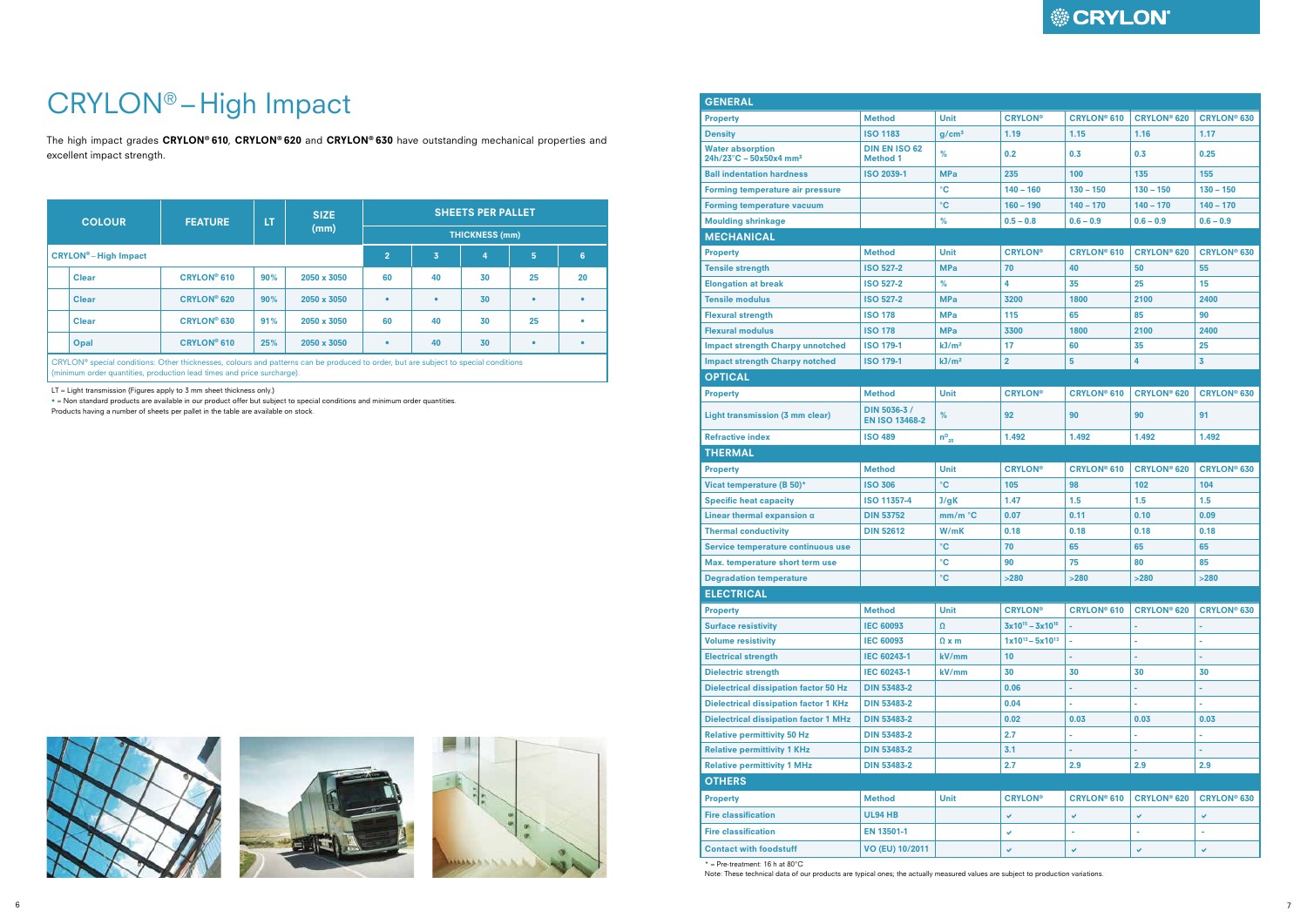## CRYLON® –Surface structures

Besides the standard CRYLON<sup>®</sup> variants in clear, opal, opaque, glossy black, brown and silicate green, and the special products High Impact and UVT, there is a variant available with a slight matt surface structure for a clear view without interfering light reflections (Anti-reflex) as well as a patterned surface version (Prismatic - pyramid structure).

They are particularly suitable for the areas glazing and decoration.

|                       | <b>SHEETS PER PALLET</b>                              |    |    |   |   |  |  |  |  |  |  |  |
|-----------------------|-------------------------------------------------------|----|----|---|---|--|--|--|--|--|--|--|
| <b>THICKNESS (mm)</b> |                                                       |    |    |   |   |  |  |  |  |  |  |  |
|                       | 2.9                                                   | 3  | 4  | 5 | 6 |  |  |  |  |  |  |  |
| 60                    |                                                       | 40 | 30 |   |   |  |  |  |  |  |  |  |
|                       |                                                       |    |    |   |   |  |  |  |  |  |  |  |
|                       | duced to order, but are subject to special conditions |    |    |   |   |  |  |  |  |  |  |  |



LT = Light transmission (Figures apply to 3 mm sheet thickness only.)

• = Non standard products are available in our product offer but subject to special conditions and minimum order quantities. Products having a number of sheets per pallet in the table are available on stock.

# CRYLON® – UVT

CRYLON® – UVT is perfectly suitable for solariums and sunbeds. The sheets have high transmittance in the UV-A/UV-B spectral range and very good resistance to degradation following exposure to these rays.

| <b>COLOUR</b>                                                                                                                                                                                                 | <b>FEATURE</b> | LΤ  | <b>SIZE</b> | <b>SHEETS PER PALLET</b> |    |   |  |  |  |  |  |
|---------------------------------------------------------------------------------------------------------------------------------------------------------------------------------------------------------------|----------------|-----|-------------|--------------------------|----|---|--|--|--|--|--|
|                                                                                                                                                                                                               |                |     | (mm)        | <b>THICKNESS (mm)</b>    |    |   |  |  |  |  |  |
| <b>CRYLON®-UVT</b>                                                                                                                                                                                            |                |     | 3           | 4                        | 5  |   |  |  |  |  |  |
| <b>Clear</b>                                                                                                                                                                                                  | <b>UVT</b>     | 92% | 2050 x 3050 | 60                       | 40 | ۰ |  |  |  |  |  |
| CRYLON® special conditions: Other thicknesses, colours and patterns can be produced to order, but are subject to special conditions<br>(minimum order quantities, production lead times and price surcharge). |                |     |             |                          |    |   |  |  |  |  |  |

UVT = partially transparent to UV light.

LT = Light transmission (Figures apply to 3 mm sheet thickness only.)

• = Non standard products are available in our product offer but subject to special conditions and minimum order quantities.

Products having a number of sheets per pallet in the table are available on stock.



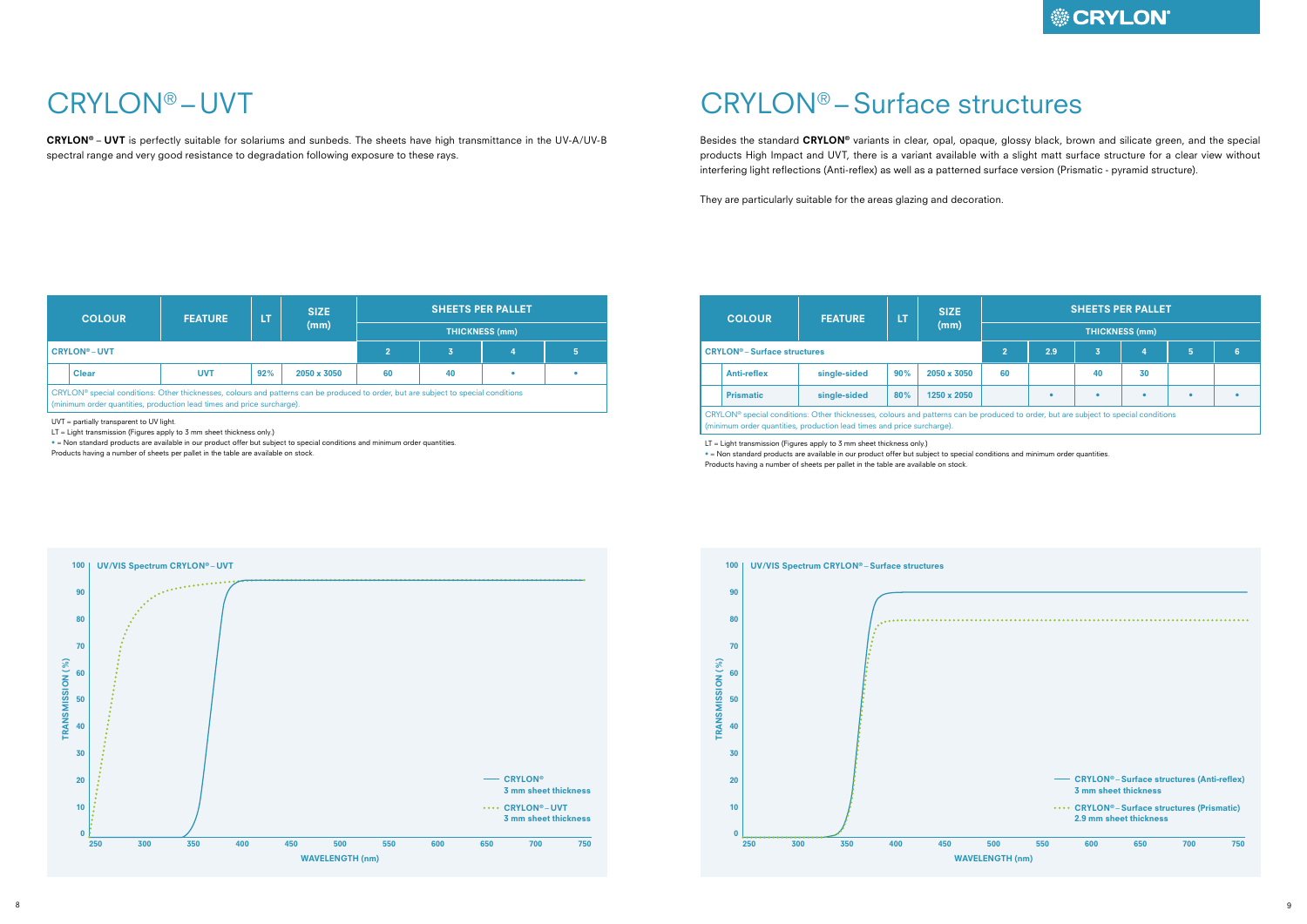#### APPLICATIONS

- Interior decoration
- Information signs
- Displays (improved illumination through matt structure)

■ Polishing ■ Bonding ■ Welding ■ Hot bending ■ Thermoforming ■ Tempering

- Showcases
- Shop fittings
- Advertising signs and media
- Furniture glazing
- Partition walls
- Lighting advertising

#### PROCESSING

- Printing
- Laminating
- Sawing
- Drilling
- Thread cutting
- Milling
- Laser and water jet cutting





Due to its outstanding properties, CRYLON®-Soft Tone provides a wide range of application possibilities for building and industrial glazing, decoration, lighting and advertising. Thanks to the double-sided matt surface of the material, images and text are to be seen clearly in all lighting conditions without distracting reflections.

# CRYLON<sup>®</sup> – Soft Tone

### DOUBLE-SIDED MATT SURFACE

CRYLON® – Soft Tone is an extruded acrylic sheet with the appearance and feel of traditional frosted glass.

Moreover, the relatively insensitive, easy to clean surface offers protection from scuffs, scratches and fingerprints.

#### **CHARACTERISTICS**

- Double-sided matt surface (single-sided matt on request)
- Improves light scatter
- Good optical properties
- Avoids reflective effects
- Stylish, trendy look
- Easy to maintain
- Easy to handle, fabricate and form
- Stable thickness tolerances
- Overlengths available

| <b>COLOUR</b>                         | <b>FEATURE</b>                                                                                                                                                                                                | LT  | <b>SIZE</b> |     | <b>SHEETS PER PALLET</b> |    |                       |    |   |    |  |  |
|---------------------------------------|---------------------------------------------------------------------------------------------------------------------------------------------------------------------------------------------------------------|-----|-------------|-----|--------------------------|----|-----------------------|----|---|----|--|--|
|                                       |                                                                                                                                                                                                               |     | (mm)        |     |                          |    | <b>THICKNESS (mm)</b> |    |   |    |  |  |
| <b>CRYLON<sup>®</sup></b> – Soft Tone |                                                                                                                                                                                                               |     |             | 2.5 | 3                        | 4  | 5                     | 6  | 8 | 10 |  |  |
| <b>Clear</b>                          | double-sided matt                                                                                                                                                                                             | 88% | 2050 x 3050 | ۰   | 40                       | 30 | 25                    | 20 |   |    |  |  |
| <b>White 075</b>                      | double-sided matt                                                                                                                                                                                             | 75% | 2050 x 3050 | ٠   | 40                       | 30 | 25                    | 20 |   |    |  |  |
| <b>Blue 019</b>                       | double-sided matt                                                                                                                                                                                             | 70% | 2050 x 3050 | ٠   | ٠                        | ٠  | ٠                     | ٠  |   |    |  |  |
| Green 101                             | double-sided matt                                                                                                                                                                                             | 88% | 2050 x 3050 | ٠   |                          |    |                       |    |   |    |  |  |
|                                       | <b>CRYLON<sup>®</sup> – Soft Tone</b> single-sided matt (to special conditions).                                                                                                                              |     |             |     |                          |    |                       |    |   |    |  |  |
|                                       | CRYLON® special conditions: Other thicknesses, colours and patterns can be produced to order, but are subject to special conditions<br>(minimum order quantities, production lead times and price surcharge). |     |             |     |                          |    |                       |    |   |    |  |  |

\*\* = The gloss value of CRYLON® standard grades is >100. The higher the determined non-dimensional value, the stronger is the surface brilliance of the examined work piece. Note: These technical data of our products are typical ones; the actually measured values are subject to production variations.

### **● CRYLON**

(minimum order quantities, production lead times and price surcharge).

LT = Light transmission (Figures apply to 3 mm sheet thickness only.)

• = Non standard products are available in our product offer but subject to special conditions and minimum order quantities. Products having a number of sheets per pallet in the table are available on stock. The colours printed may vary from the original. To ensure exact colour matching please ask for a colour sample.

| <b>GENERAL</b>                                      |                               |                   |                                       |
|-----------------------------------------------------|-------------------------------|-------------------|---------------------------------------|
| <b>Property</b>                                     | <b>Method</b>                 | <b>Unit</b>       | <b>CRYLON<sup>®</sup></b> – Soft Tone |
| <b>Density</b>                                      | <b>ISO 1183</b>               | q/cm <sup>3</sup> | 1.19                                  |
| Water absorption 24h/23°C - 50x50x4 mm <sup>3</sup> | <b>DIN EN ISO 62 Method 1</b> | %                 | 0.2                                   |
| <b>Forming temperature air pressure</b>             |                               | $^{\circ}$ C      | $140 - 160$                           |
| <b>Forming temperature vacuum</b>                   |                               | $\rm ^{\circ}C$   | $160 - 190$                           |
| <b>Moulding shrinkage</b>                           |                               | %                 | $0.5 - 0.8$                           |
| <b>MECHANICAL</b>                                   |                               |                   |                                       |
| <b>Property</b>                                     | <b>Method</b>                 | Unit              | <b>CRYLON<sup>®</sup>-Soft Tone</b>   |
| <b>Tensile strength</b>                             | <b>ISO 527-2</b>              | <b>MPa</b>        | 70                                    |
| <b>Elongation at break</b>                          | <b>ISO 527-2</b>              | %                 | 4                                     |
| <b>Tensile modulus</b>                              | <b>ISO 527-2</b>              | <b>MPa</b>        | 3200                                  |
| <b>Flexural strength</b>                            | <b>ISO 178</b>                | <b>MPa</b>        | 115                                   |
| <b>Impact strength Charpy unnotched</b>             | <b>ISO 179-1</b>              | kJ/m <sup>2</sup> | 17                                    |
| <b>Impact strength Charpy notched</b>               | <b>ISO 179-1</b>              | kJ/m <sup>2</sup> | $\overline{\mathbf{2}}$               |
| <b>OPTICAL</b>                                      |                               |                   |                                       |
| <b>Property</b>                                     | <b>Method</b>                 | Unit              | <b>CRYLON<sup>®</sup>-Soft Tone</b>   |
| Light transmission (3 mm clear)                     | <b>DIN 5036-3</b>             | %                 | 88                                    |
| Gloss Value**                                       | <b>DIN 67530</b>              |                   | $35$                                  |
| <b>THERMAL</b>                                      |                               |                   |                                       |
| <b>Property</b>                                     | <b>Method</b>                 | Unit              | <b>CRYLON<sup>®</sup> - Soft Tone</b> |
| Vicat temperature (B 50)*                           | <b>ISO 306</b>                | $^{\circ}$ C      | 104                                   |
| <b>Specific heat capacity</b>                       | <b>ISO 11357-4</b>            | J/qK              | 1.47                                  |
| Linear thermal expansion $\alpha$                   | <b>DIN 53752</b>              | mm/m °C           | 0.07                                  |
| <b>Thermal conductivity</b>                         | <b>DIN 52612</b>              | W/mK              | 0.19                                  |
| Service temperature continuous use                  |                               | $^{\circ}$ C      | 70                                    |
| Max. temperature short term use                     |                               | $\rm ^{\circ}C$   | 90                                    |

 $*$  = Pre-treatment: 16 h at 80 $^{\circ}$ C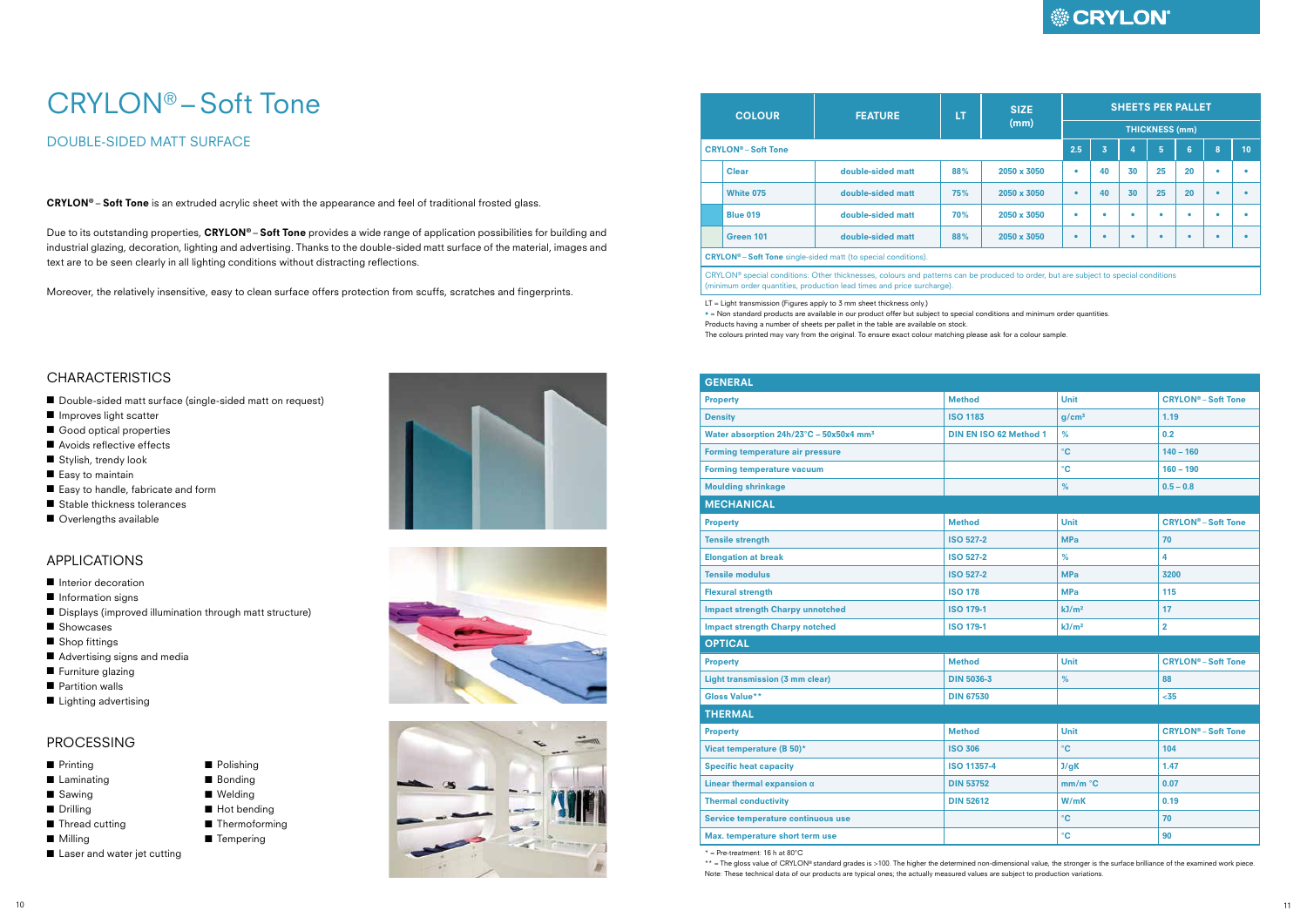TRANSPARENT AND NOISE REDUCING

CRYLON® – Sound Barrier Wall (SBW) is a sound absorbing material used in noise protection equipment on roads. Thanks to the optical properties and the very high transparency, it allows an unhindered view of the surroundings. The advantages of using CRYLON® - Sound Barrier Wall (SBW) in comparison with more traditional materials such as

# CRYLON® –Sound Barrier Wall (SBW)

concrete are that it: is much more lightweight (allowing for easier construction); has a better optical view; avoids the creation of solid divisions; and is more aesthetically pleasing due to the range of colours and finishes available.

CRYLON® – Sound Barrier Wall (SBW) and its variations have been tested and approved according to the European standards EN 1793 and EN 1794 and correspond to the German regulatory ZTV-Lsw06. They comply with the requirements for noise insulation, fire performance, stability under wind load and stone cast resistance.

#### **CHARACTERISTICS**

- Excellent noise reduction
- High break-resistance
- Good optical properties
- Very high transparency
- Superior UV light resistance and outstanding weather resistance
- Easy to fabricate
- Mechanical stability
- Fire stability

### APPLICATIONS

- Sound barrier wall devices
- Large scale glazing
- Front covers
- Conservatories
- Roofing

#### PROCESSING

- Printing
- Laminating
- Sawing
- Drilling
- Thread cutting
- Milling
- Laser and water jet cutting
- Polishing
- Bonding
- Welding
- Hot bending
- Tempering







| <b>COLOUR</b> |                                                                                                                                                                                                              | <b>FEATURE</b> | LT. | <b>SIZE</b> | <b>SHEETS PER PALLET</b> |                       |           |    |  |  |  |  |
|---------------|--------------------------------------------------------------------------------------------------------------------------------------------------------------------------------------------------------------|----------------|-----|-------------|--------------------------|-----------------------|-----------|----|--|--|--|--|
|               |                                                                                                                                                                                                              |                |     | (mm)        |                          | <b>THICKNESS (mm)</b> |           |    |  |  |  |  |
|               | <b>CRYLON<sup>®</sup>-Sound Barrier Wall (SBW)*</b>                                                                                                                                                          |                |     |             | 15                       | 18                    | 20        | 25 |  |  |  |  |
|               | <b>Clear</b>                                                                                                                                                                                                 |                | 90% | 2050 x 3050 | ۰                        |                       |           |    |  |  |  |  |
|               | <b>Blue 115</b>                                                                                                                                                                                              |                | 44% | 2050 x 3050 | $\bullet$                | ٠                     | $\bullet$ |    |  |  |  |  |
|               | <b>Blue 120</b>                                                                                                                                                                                              |                | 50% | 2050 x 3050 | ٠                        | ٠                     |           |    |  |  |  |  |
|               | Green 110                                                                                                                                                                                                    |                | 83% | 2050 x 3050 | $\bullet$                | ۰                     |           |    |  |  |  |  |
|               | Green 036                                                                                                                                                                                                    |                | 67% | 2050 x 3050 | ٠                        |                       |           |    |  |  |  |  |
|               | Green 125                                                                                                                                                                                                    |                | 86% | 2050 x 3050 | $\bullet$                |                       |           |    |  |  |  |  |
|               | Brown 115                                                                                                                                                                                                    |                | 45% | 2050 x 3050 | ۰                        |                       |           |    |  |  |  |  |
|               | <b>Grey 115</b>                                                                                                                                                                                              |                | 7%  | 2050 x 3050 | $\bullet$                |                       |           | ٠  |  |  |  |  |
|               | * = Tested and certified in accordance with the requirements of EN 1793 and EN 1794 and approved for use in Sound Barrier Walls.                                                                             |                |     |             |                          |                       |           |    |  |  |  |  |
|               | CRYLON® special conditions: Other thicknesses, colours and patterns can be produced to order, but are subject to special conditions<br>(minimum order quantities, production lead times and price surcharge) |                |     |             |                          |                       |           |    |  |  |  |  |

(minimum order quantities, production lead times and price surcharge).

LT = Light transmission (Figures apply to 3 mm sheet thickness only.)

• = Non standard products are available in our product offer but subject to special conditions and minimum order quantities. The colours printed may vary from the original. To ensure exact colour matching please ask for a colour sample.



## **● CRYLON**